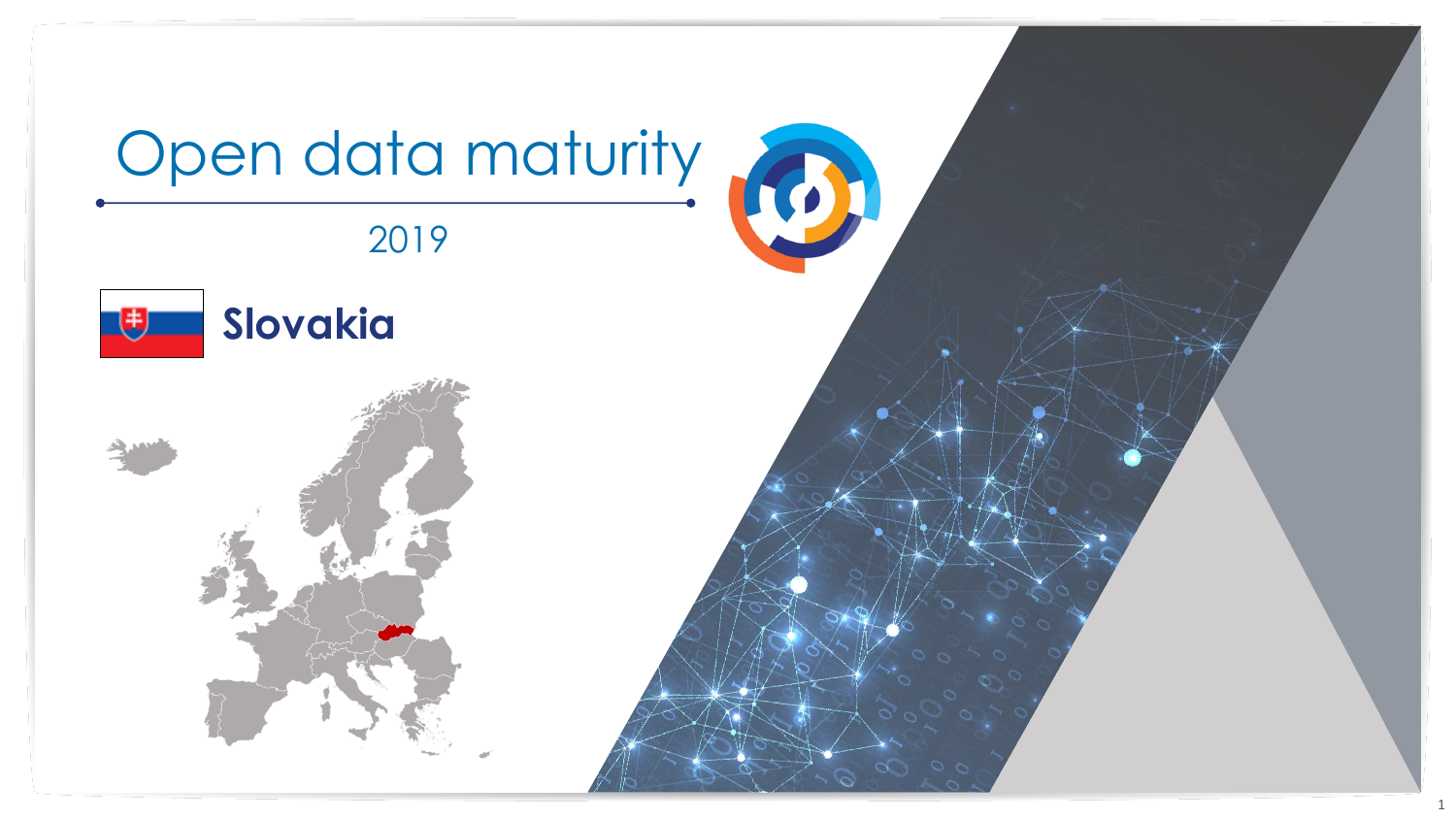## **State-of-Play on open data - 2019**





### **OVERALL MATURITY LEVEL SEGMENTATION**

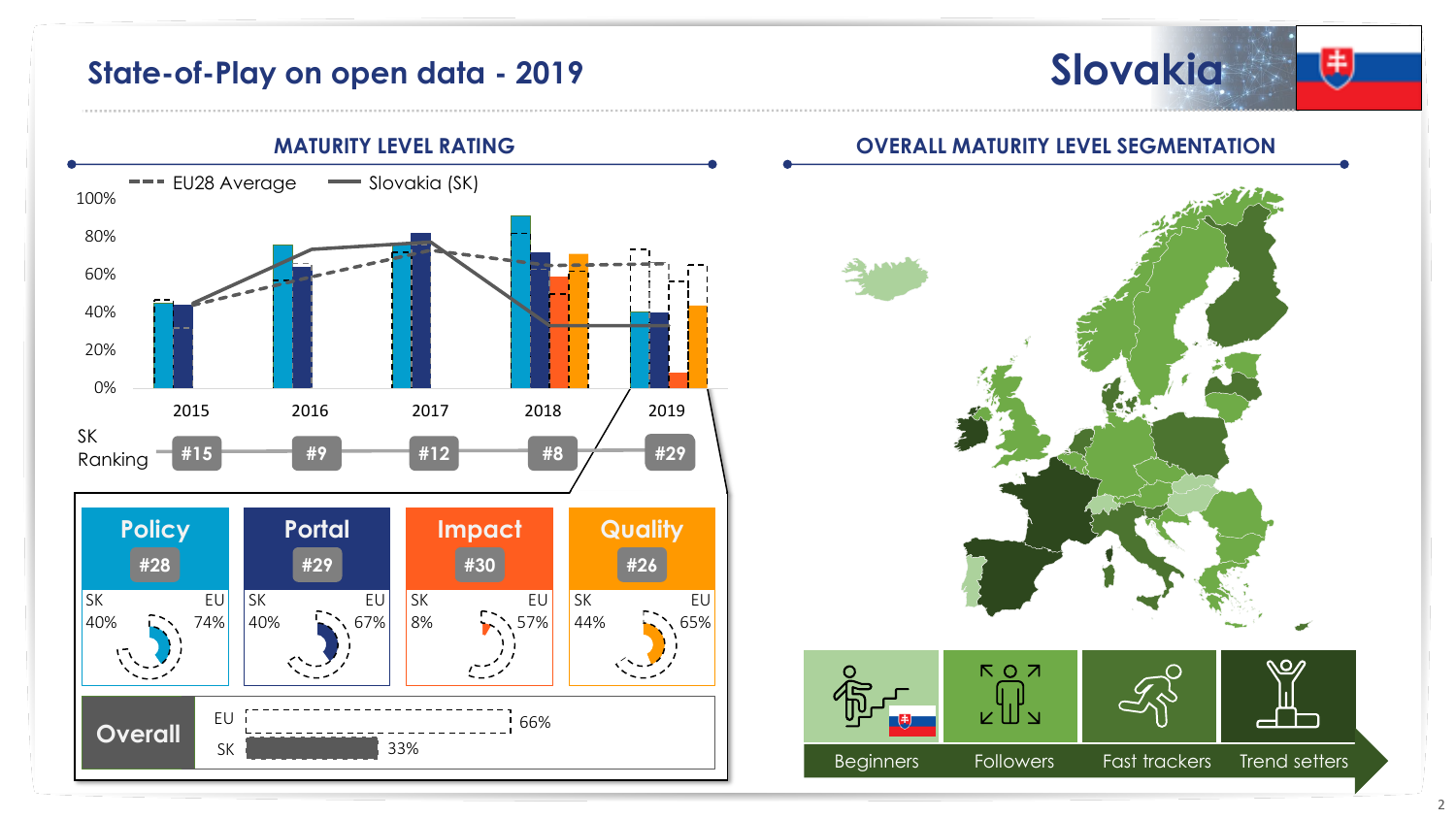# **State-of-Play on open data - 2019 Slovakia**



## **DIMENSION PERFORMANCE**



3